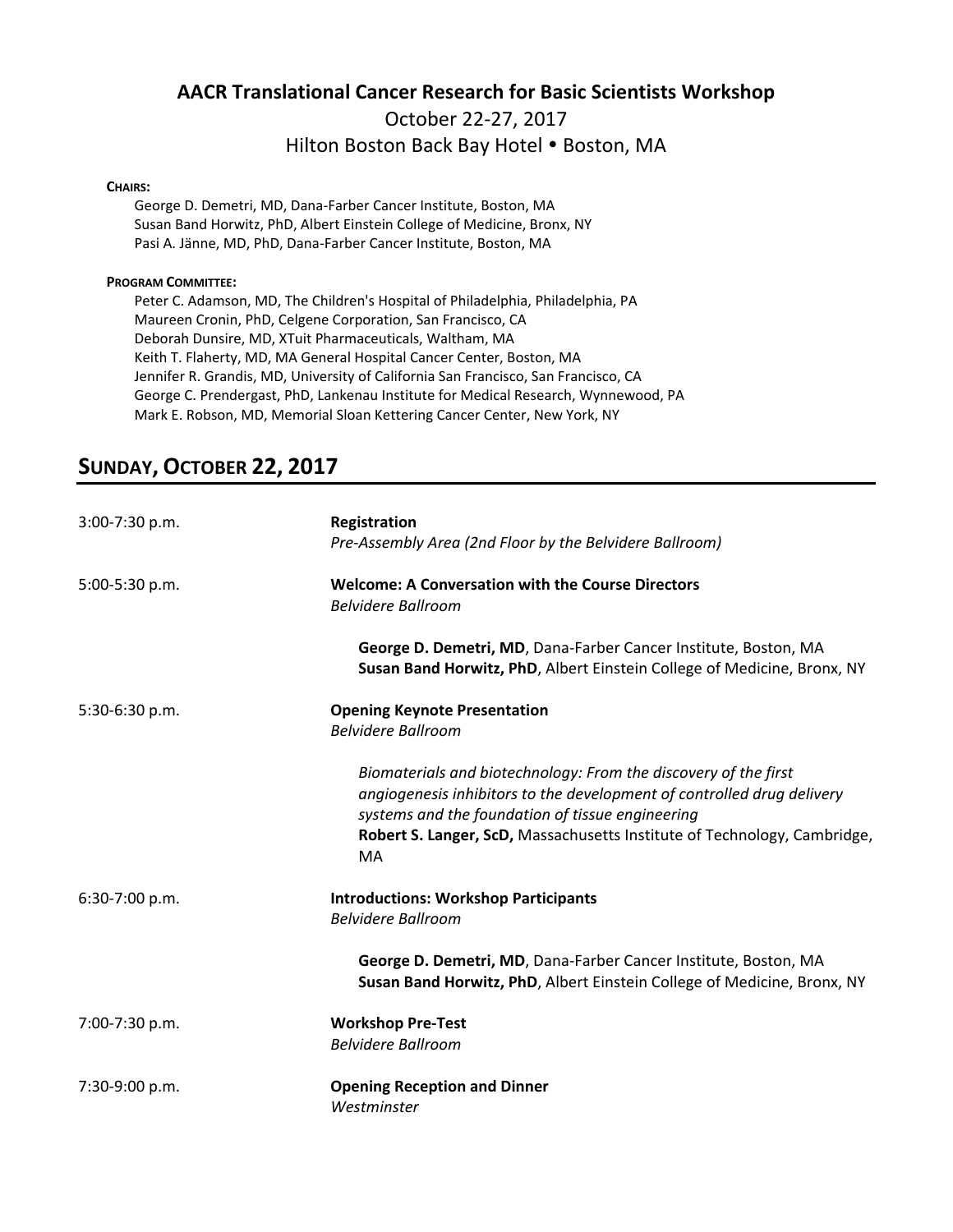### **MONDAY, OCTOBER 23, 2017**

*Chair of the Day: George D. Demetri, MD, Dana‐Farber Cancer Institute, Boston, MA*

7:00‐8:00 a.m. **Continental Breakfast**  *Westminster* 8:00‐11:30 a.m. **Introduction to Cancer Medicine and Diagnostics**  *Belvidere Ballroom*  8:00‐8:45 a.m. *Overview: An introduction to clinical cancer medicine*  **George D. Demetri, MD,** Dana‐Farber Cancer Institute, Boston, MA 8:45‐9:15 a.m. *Overview of pathology and molecular tools in diagnostics*  **Lynette M. Sholl, MD,** Brigham and Women's Hospital, Boston, MA 9:15‐9:45 a.m. *Cancer imaging: The role of imaging in oncology* **Lawrence H. Schwartz, MD,** Columbia University Medical Center, New York, NY 9:45‐10:00 a.m. **Break**   *Pre‐Assembly Area* 10:00‐10:30 a.m. *Biomarkers and molecular diagnostics: The problem of patient selection*  **Maureen Cronin, PhD,** Celgene Corporation, San Francisco, CA 10:30‐11:30 a.m. *Panel discussion and questions: Personalized cancer medicine and what it means in the clinic*  11:30 a.m.‐12:15 p.m. **Buffet Lunch**  *Westminster* 12:15‐5:15 p.m. **Off‐Site Laboratory Visits**  *Dana‐Farber Cancer Institute \*Transportation will be provided.*  12:15‐1:00 p.m. Travel time to observational visits 1:00‐4:15 p.m. *Off‐Site Observational Visits*  Surgical Pathology Laboratory tour and discussion

Diagnostic Radiology Laboratory tour and discussion

\*Workshop attendees visit both laboratories during the time allotted.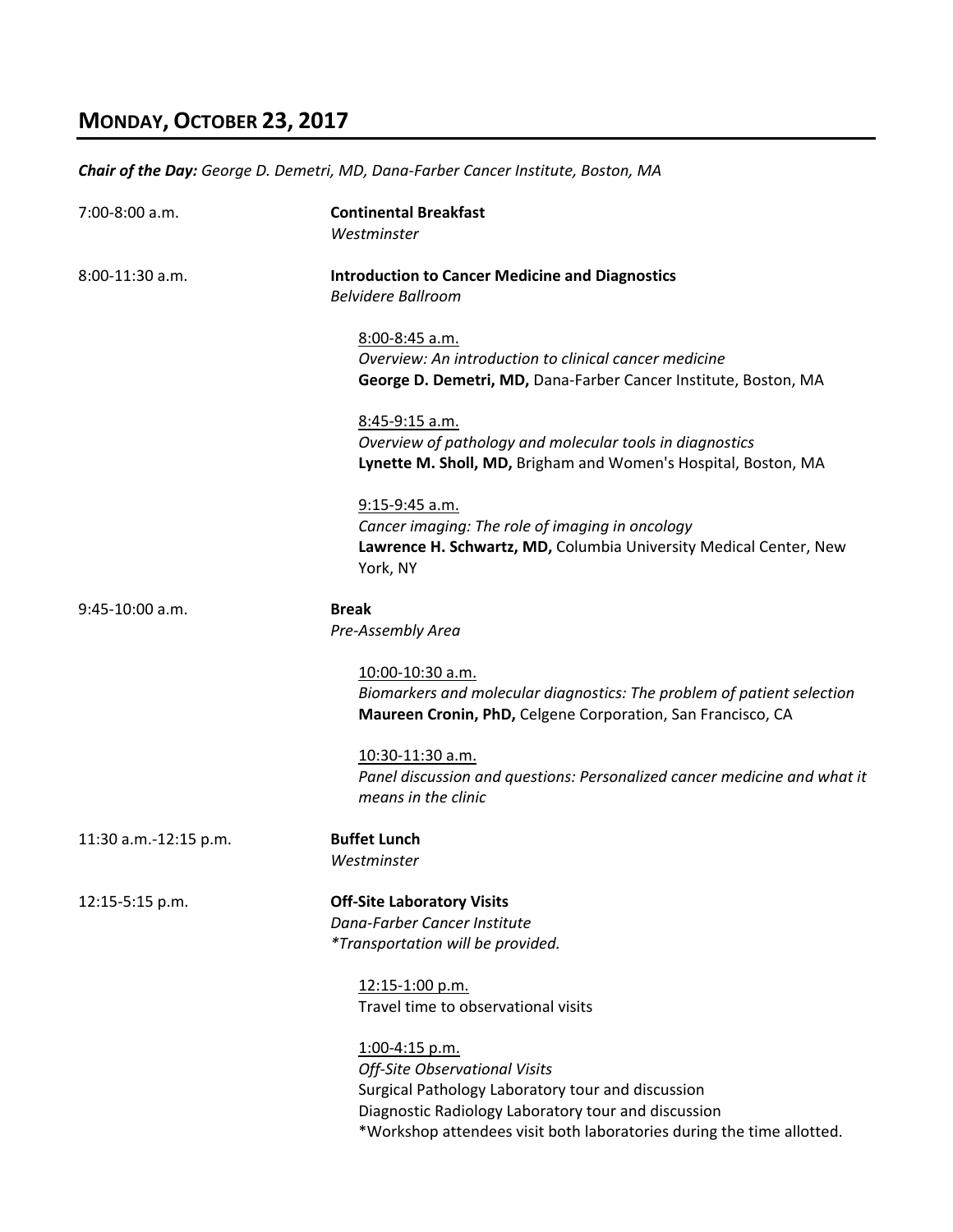|                | Schedule:<br>1:00-2:30 Session 1<br>2:30-2:45 Switch between labs and brief break<br>2:45-4:15 Session 2                                                                                                                                                |
|----------------|---------------------------------------------------------------------------------------------------------------------------------------------------------------------------------------------------------------------------------------------------------|
|                | 4:15-5:15 p.m.<br>Travel time back to hotel                                                                                                                                                                                                             |
| 5:15-6:15 p.m. | <b>Group Buffet Dinner</b><br>Westminster                                                                                                                                                                                                               |
|                | **Note that the first appointments for Office Hours overlap with dinner.<br>Those who have Office Hours should plan to arrive at the session room at<br>least 5 minutes before their scheduled time.                                                    |
| 6:00-7:00 p.m. | <b>One-on-One Meetings ("Office Hours")</b><br><b>Belvidere Ballroom</b>                                                                                                                                                                                |
|                | * Sign-up sheets to schedule a time to speak with particular faculty<br>members will be available at the Registration Desk.<br>*If you have signed up for Office Hours, please be prepared and arrive at<br>least 5 minutes before your scheduled time. |
| 7:15-8:15 p.m. | <b>How Treatment Decisions Are Made</b><br><b>Belvidere Ballroom</b>                                                                                                                                                                                    |
|                | George D. Demetri, MD, Dana-Farber Cancer Institute, Boston, MA<br>Keith T. Flaherty, MD, Massachusetts General Hospital Cancer Center,<br>Boston, MA                                                                                                   |
|                | Lynette M. Sholl, MD, Brigham and Women's Hospital, Boston, MA                                                                                                                                                                                          |

## **TUESDAY, OCTOBER 24, 2017**

*Chair of the Day: Mark E. Robson, MD, Memorial Sloan Kettering Cancer Center, New York, NY*

| $7:00-8:00$ a.m.  | <b>Continental Breakfast</b><br>Westminster                                                                                                |
|-------------------|--------------------------------------------------------------------------------------------------------------------------------------------|
| $8:00-10:30$ a.m. | The Environment of Clinical Investigations<br><b>Belvidere Ballroom</b>                                                                    |
|                   | $8:00 - 8:30$ a.m.<br>Clinical research: An overview<br>Peter C. Adamson, MD, The Children's Hospital of Philadelphia,<br>Philadelphia, PA |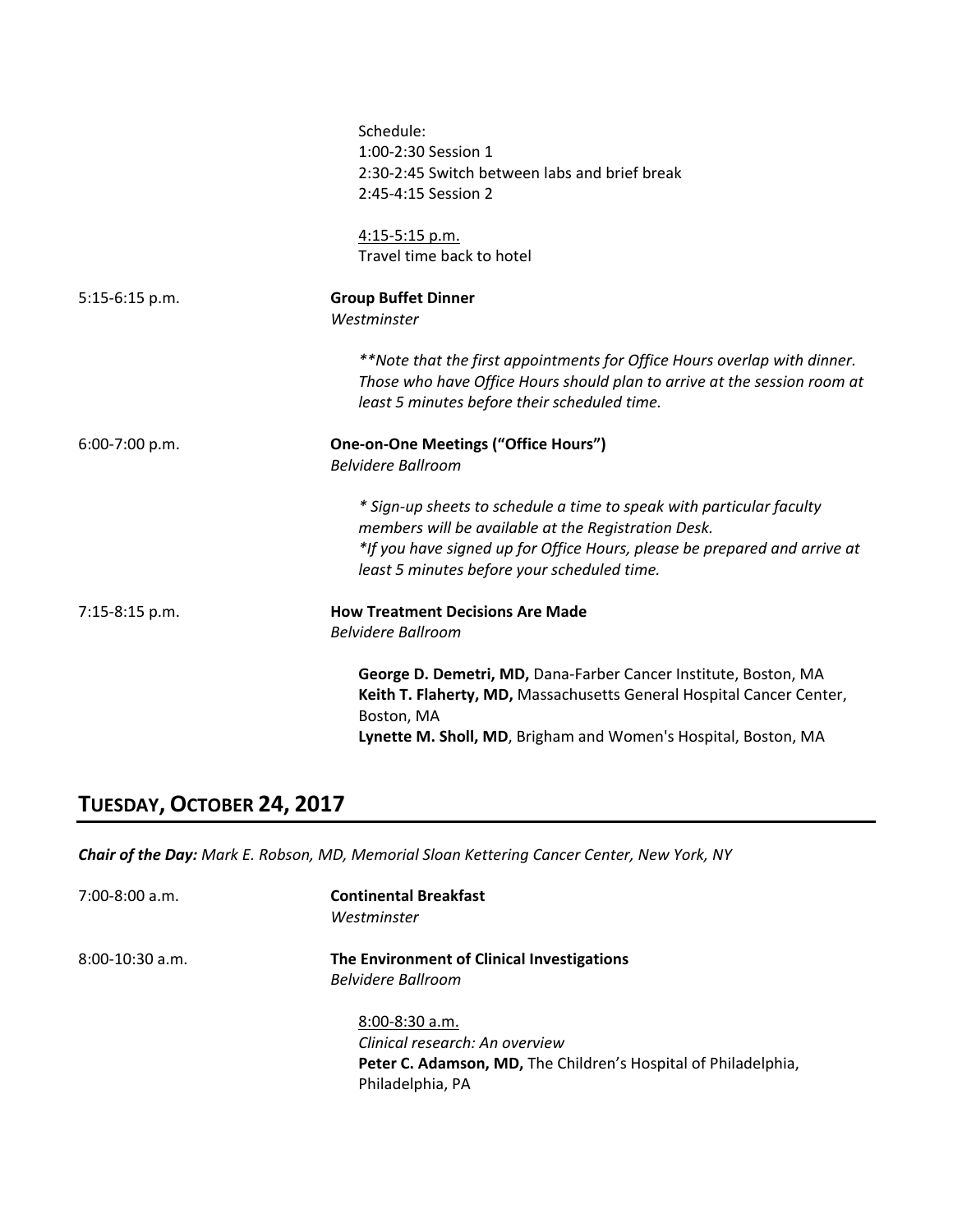|                      | 8:30-9:00 a.m.<br>Human subjects considerations in translational research<br>Mark E. Robson, MD, Memorial Sloan Kettering Cancer Center, New York,<br><b>NY</b>                                                                                                                                     |
|----------------------|-----------------------------------------------------------------------------------------------------------------------------------------------------------------------------------------------------------------------------------------------------------------------------------------------------|
|                      | 9:00-9:30 a.m.<br>Protection of human research participants: Evolution of our current<br>system<br>Lindsay A. McNair, MD, MPH, MSB, WIRB-Copernicus Group, Princeton,<br>NJ                                                                                                                         |
| 9:30-10:00 a.m.      | <b>Group Photo and Break</b>                                                                                                                                                                                                                                                                        |
|                      | 10:00-10:30 a.m<br>Innovations in clinical trials<br>Donald A. Berry, PhD, University of Texas MD Anderson Cancer Center,<br>Houston, TX                                                                                                                                                            |
| 10:45 a.m.-4:00 p.m. | <b>Off-Site IRB Observational Visit</b><br>Dana-Farber Cancer Institute<br>*Transportation will be provided.                                                                                                                                                                                        |
|                      | Participants observe a live Institutional Review Board (IRB) session in order to<br>gain insights into issues of protection of human subjects that are at the heart<br>of translational research. One to two weeks beforehand, application titles will<br>be shared with the attendees if possible. |
|                      | 10:45-11:30 a.m.<br>Board bus and travel to IRB session/Pick up box lunches                                                                                                                                                                                                                         |
|                      | 11:30 a.m.-12:00 p.m.<br>Lunch/Overview of IRB<br>George D. Demetri, MD, Dana-Farber Cancer Institute, Boston, MA                                                                                                                                                                                   |
|                      | 12:00-2:00 p.m.<br>Observation of live IRB session                                                                                                                                                                                                                                                  |
|                      | 2:00-3:00 p.m.<br>Panel discussion and questions on live IRB session                                                                                                                                                                                                                                |
|                      | 3:00-4:00 p.m.<br>Travel time back to hotel                                                                                                                                                                                                                                                         |
| 4:00-5:00 p.m.       | <b>One-on-One Meetings ("Office Hours")</b><br><b>Belvidere Ballroom</b>                                                                                                                                                                                                                            |
|                      | * Sign-up sheets to schedule a time to speak with particular faculty                                                                                                                                                                                                                                |

*members will be available at the Registration Desk.*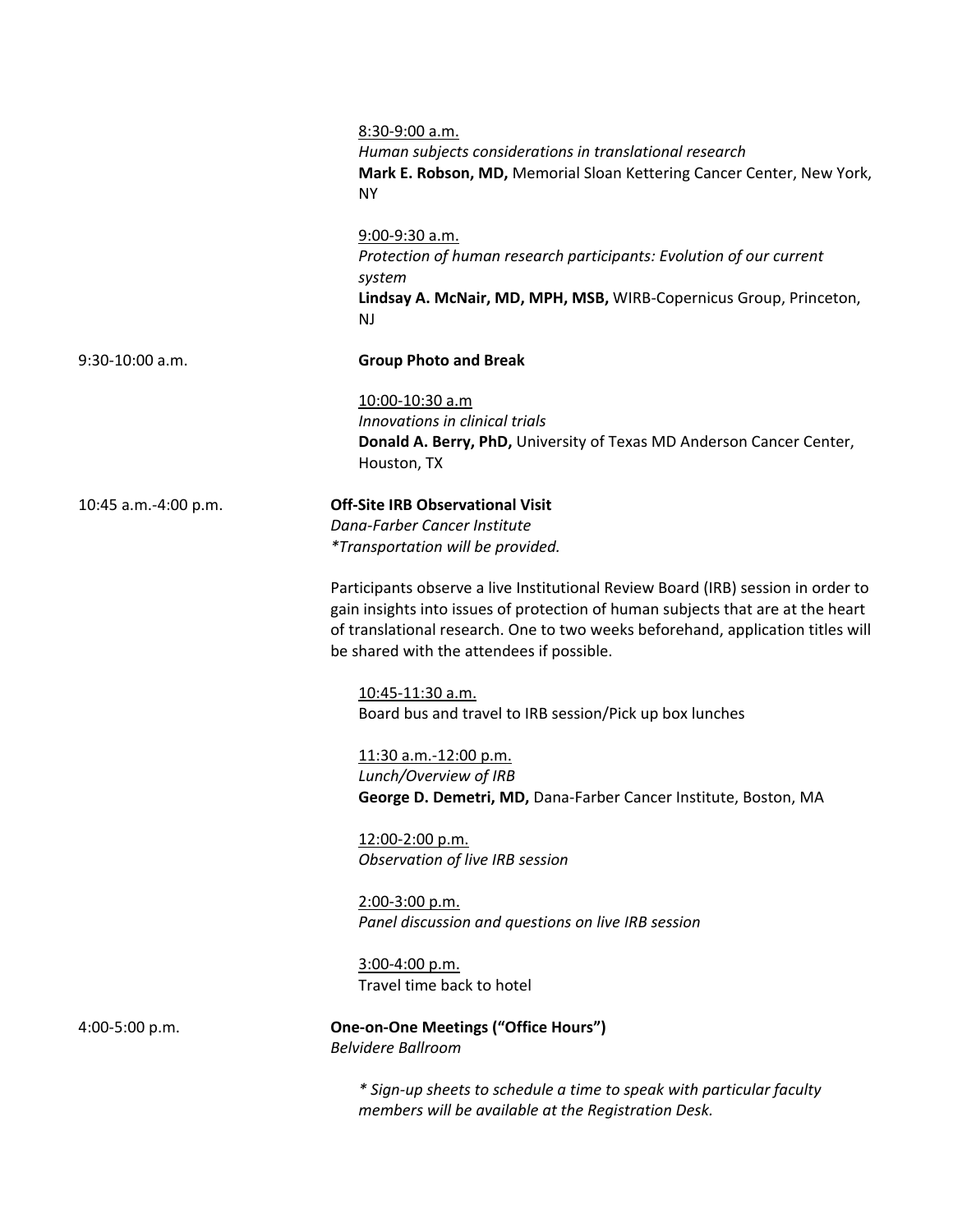|                | *If you have signed up for Office Hours, please be prepared and arrive at<br>least 5 minutes before your scheduled time.                                                                                                                                                                                                                                                                                    |
|----------------|-------------------------------------------------------------------------------------------------------------------------------------------------------------------------------------------------------------------------------------------------------------------------------------------------------------------------------------------------------------------------------------------------------------|
| 5:15-5:45 p.m. | <b>Orientation/Questions for Cancer Patient Clinic Visits</b><br><b>Belvidere Ballroom</b>                                                                                                                                                                                                                                                                                                                  |
|                | George D. Demetri, MD, Dana-Farber Cancer Institute, Boston, MA<br>Pasi A. Jänne, MD, PhD, Dana-Farber Cancer Institute, Boston, MA                                                                                                                                                                                                                                                                         |
| 5:45-6:30 p.m. | <b>Group Buffet Dinner</b><br>Westminster                                                                                                                                                                                                                                                                                                                                                                   |
| 6:30-8:00 p.m. | <b>Small Group Discussion Sessions with Clinician and Patient</b><br>Please check at the registration desk for the room you have been assigned to.<br>All rooms are on the 2 <sup>nd</sup> Floor.                                                                                                                                                                                                           |
|                | Each small group consists of a clinician, a patient, and approximately 10-<br>15 workshop attendees. This provides a comfortable environment and<br>encourages interaction. We ask doctors to share their perspectives as<br>clinicians and researchers, and patients to speak about whatever they<br>feel most comfortable sharing regarding their experiences as<br>patients/clinical trial participants. |

# **WEDNESDAY, OCTOBER 25, 2017**

*Chair of the Day: Susan Band Horwitz, PhD, Albert Einstein College of Medicine, Bronx, NY*

| $7:00-8:00$ a.m.     | <b>Continental Breakfast</b><br>Westminster                                                             |
|----------------------|---------------------------------------------------------------------------------------------------------|
| 8:00 a.m.-12:00 p.m. | <b>Off-Site Patient Clinic Visits</b><br>Dana-Farber Cancer Institute<br>Massachusetts General Hospital |
|                      | 8:00-9:30 a.m.<br>Board bus, travel to patient clinics, and on-site preparation                         |
|                      | $9:30-11:30$ a.m.<br>Interactive observational visits to cancer patient clinics                         |
|                      | 11:30 a.m.-12:00 p.m.<br><b>Travel time</b>                                                             |
| 12:00-1:00 p.m.      | <b>Buffet Lunch</b><br>Westminster                                                                      |
| $1:00-1:30$ p.m.     | Debriefing and Questions from the Cancer Patient Clinic Visits<br><b>Belvidere Ballroom</b>             |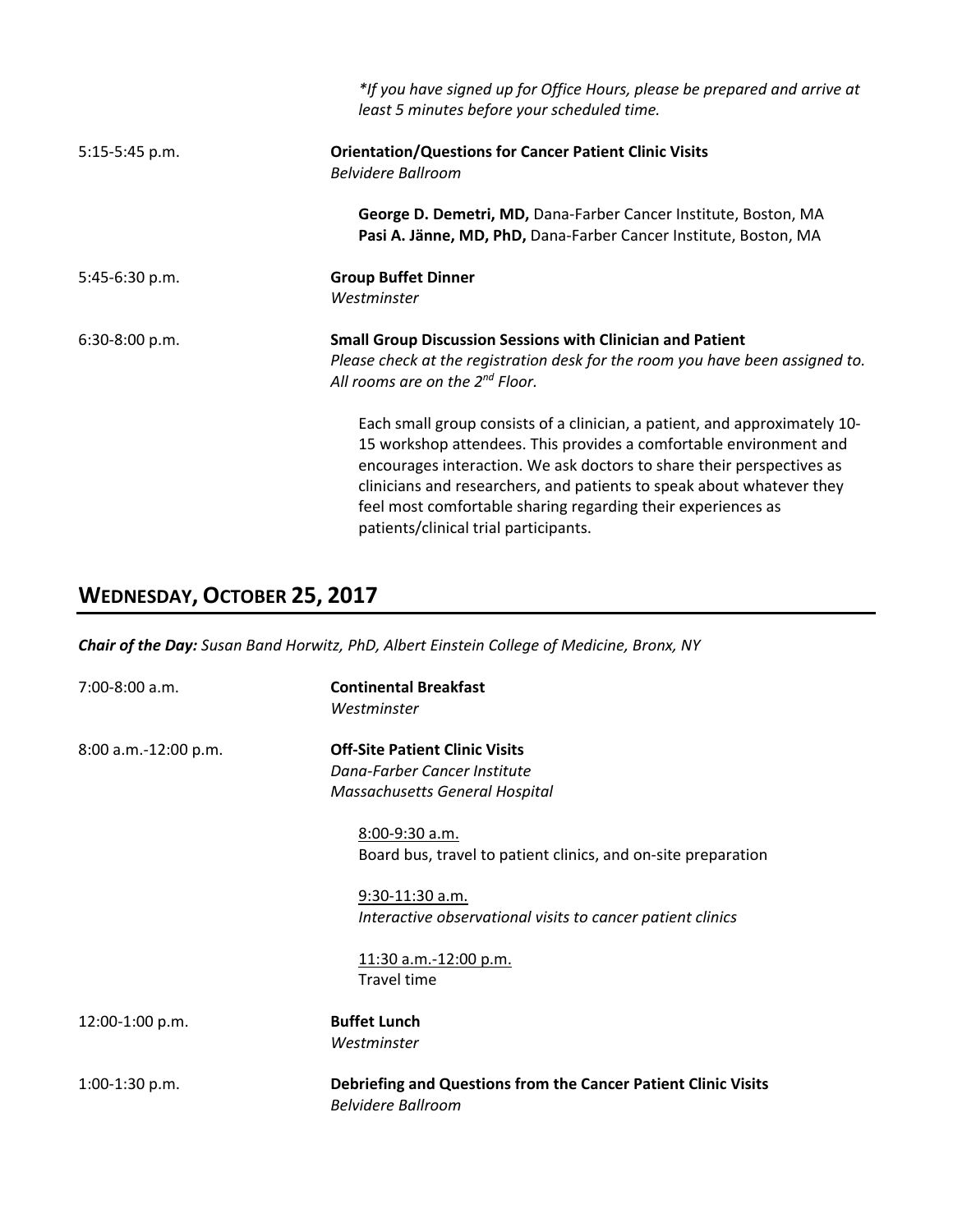**George D. Demetri, MD,** Dana‐Farber Cancer Institute, Boston, MA **Pasi A. Jänne, MD, PhD,** Dana‐Farber Cancer Institute, Boston, MA

| 1:30-4:00 p.m. | The Research & Development Process<br><b>Belvidere Ballroom</b>                                                                                                                     |
|----------------|-------------------------------------------------------------------------------------------------------------------------------------------------------------------------------------|
|                | 1:30-2:15 p.m.<br>Taxol, tubulin, and tumors: A story of drug development<br>Susan Band Horwitz, PhD, Albert Einstein College of Medicine, Bronx, NY                                |
|                | 2:15-2:45 p.m.<br>Use of pharmacodynamic biomarkers to inform CDK4/6 inhibitor<br>development<br>Geoffrey I. Shapiro, MD, PhD, Dana-Farber Cancer Institute, Boston, MA             |
|                | $2:45-3:15$ p.m.<br>Developing new approaches to difficult-to-drug cancer targets<br>Nathanael S. Gray, PhD, Dana-Farber Cancer Institute, Boston, MA                               |
|                | 3:15-3:45 p.m.<br>Engineered T cells as living drugs<br>Saar I. Gill, MD, PhD, University of Pennsylvania School of Medicine,<br>Philadelphia, PA                                   |
|                | 3:45-4:00 p.m.<br>Panel discussion and questions: Research and development                                                                                                          |
| 4:00-4:30 p.m. | <b>Break</b><br>Pre-Assembly Area                                                                                                                                                   |
| 4:30-6:00 p.m. | <b>Interactive Lab and Demo-cBioPortal: Cancer Genomics and Translational</b><br>Research<br><b>Belvidere Ballroom</b>                                                              |
|                | The cBioPortal for cancer genomics<br>Nikolaus Schultz, PhD, Memorial Sloan Kettering Cancer Center, New<br>York, NY<br>Ethan Cerami, PhD, Dana-Farber Cancer Institute, Boston, MA |
| 6:00 p.m.      | <b>Evening Off</b>                                                                                                                                                                  |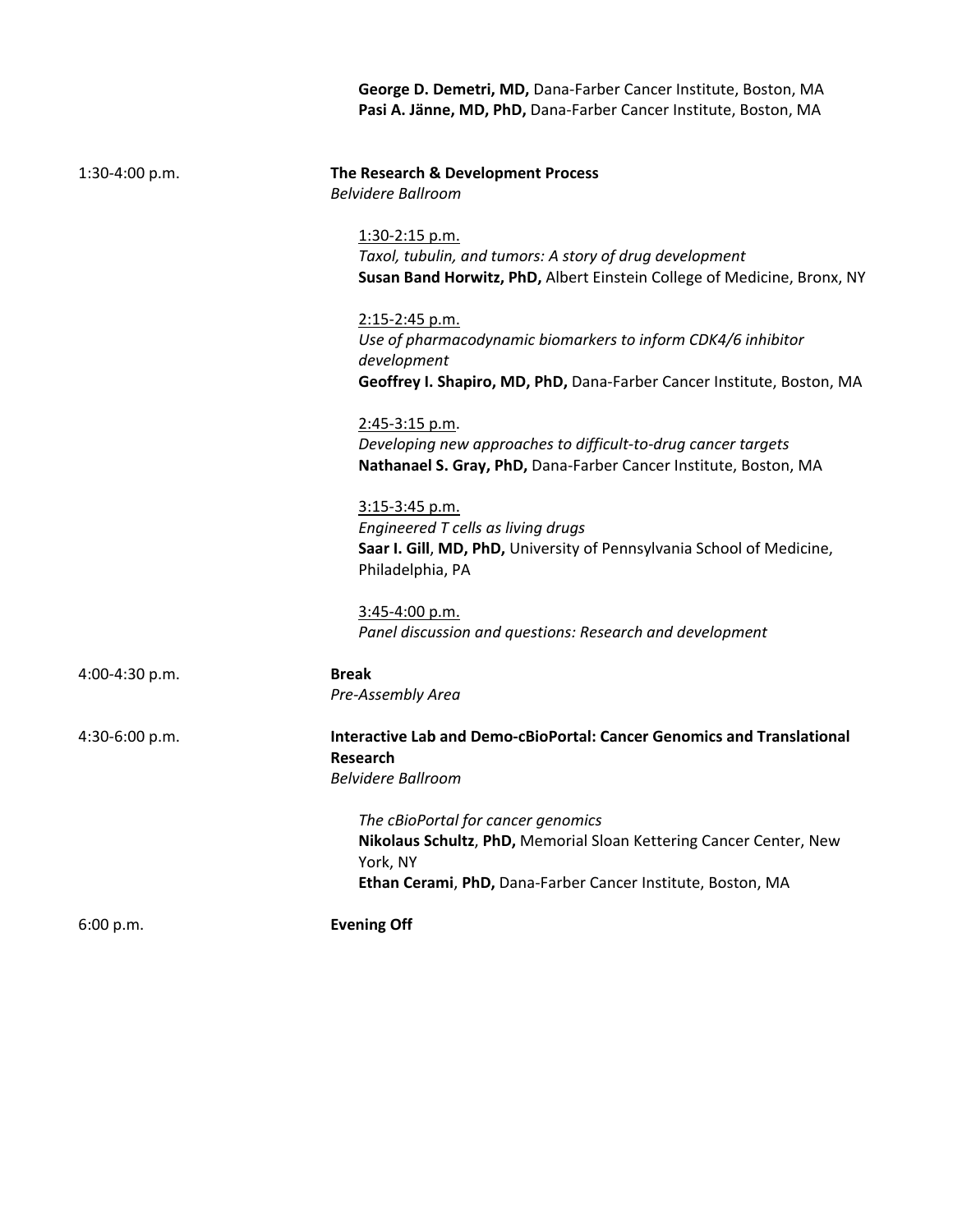## **THURSDAY, OCTOBER 26, 2017**

*Chairs of the Day: Geoffrey R. Oxnard, MD, Dana‐Farber Cancer Institute, Boston, MA and George C. Prendergast, PhD, Lankenau Institute for Medical Research, Wynnewood, PA*

| 7:00-8:00 a.m.       | <b>Continental Breakfast</b><br>Westminster                                                                                                                |
|----------------------|------------------------------------------------------------------------------------------------------------------------------------------------------------|
| 8:00 a.m.-12:00 p.m. | <b>Off-Site Patient Clinic Visits</b><br>Dana-Farber Cancer Institute<br>Massachusetts General Hospital                                                    |
|                      | 8:00-9:30 a.m.<br>Board bus, travel to patient clinics, and onsite preparation                                                                             |
|                      | 9:30-11:30 a.m.<br>Interactive observational visits to cancer patient clinics                                                                              |
|                      | 11:30 a.m.-12:00 p.m.<br><b>Travel time</b>                                                                                                                |
| 12:00-1:00 p.m.      | <b>Buffet Lunch</b><br>Westminster                                                                                                                         |
| 1:00-4:00 p.m.       | <b>Targeted Medicine</b><br><b>Belvidere Ballroom</b>                                                                                                      |
|                      | 1:00-1:30 p.m.<br><b>TBD</b><br>Emmanuelle di Tomaso, Syros Pharmaceuticals, Cambridge, MA                                                                 |
|                      | 1:30-2:00 p.m.<br>Controlled proteostasis: Manipulating protein levels as a therapeutic<br>strategy<br>Craig M. Crews, PhD, Yale University, New Haven, CT |
| 2:00-2:30 p.m.       | <b>Break</b><br>Pre-Assembly Area                                                                                                                          |
|                      | 2:30-3:00 p.m.<br>Genomic analysis of cell-free plasma DNA<br>Geoffrey R. Oxnard, MD, Dana-Farber Cancer Institute, Boston, MA                             |
|                      | 3:00-3:30 p.m.<br>Regulatory science: What are the issues?<br>Gideon M. Blumenthal, MD, U.S. Food and Drug Administration, Silver<br>Spring, MD            |
|                      | 3:30-4:00 p.m.<br>Panel discussion and questions: Targeted medicine                                                                                        |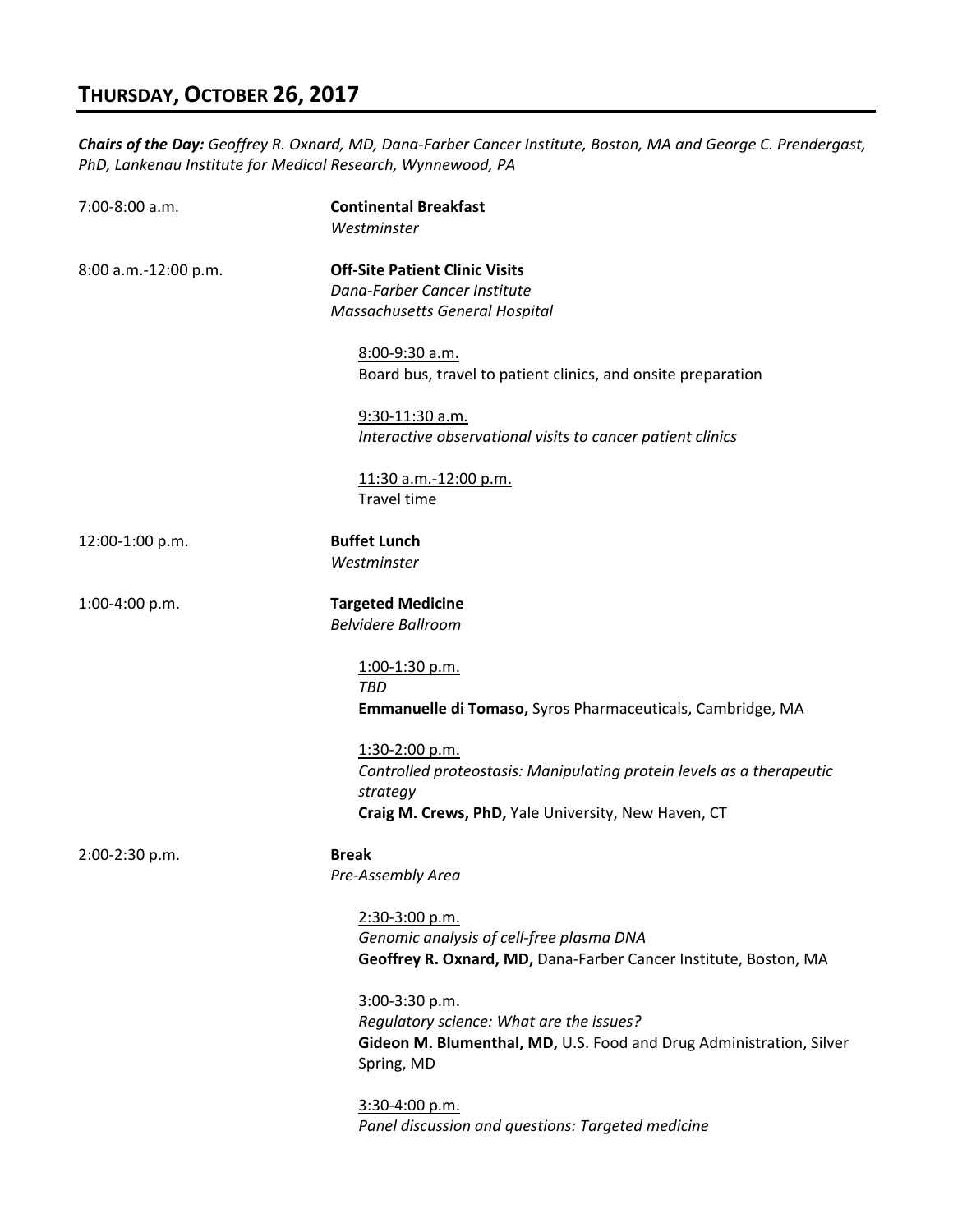| $4:00-4:30 p.m.$ | <b>Break</b>                                                                                                                                                     |
|------------------|------------------------------------------------------------------------------------------------------------------------------------------------------------------|
|                  | Pre-Assembly Area                                                                                                                                                |
| 4:30-5:30 p.m.   | Panel Discussion on Entrepreneurship in Translational Research<br><b>Belvidere Ballroom</b>                                                                      |
|                  | Richard Birkmeyer, PhD, Leading Edge Ventures, Newark, DE<br>Scott Dessain, MD, PhD, Immunome Inc. and Lankenau Institute for<br>Medical Research, Wynnewood, PA |
|                  | Charles Link, MD, NewLink Genetics Inc., Ames, IA                                                                                                                |
|                  | George C. Prendergast, PhD, Lankenau Institute for Medical Research,<br>Wynnewood, PA                                                                            |
|                  | Nigel Webb, PhD, RiboNova, Wynnewood, PA                                                                                                                         |
| 5:30-6:30 p.m.   | <b>Dinner</b>                                                                                                                                                    |
|                  | Westminster                                                                                                                                                      |
| 6:30-8:00 p.m.   | Special Seminar and Group Discussion: Unleashing the Power of Immune<br>System-Focus on Translational Immunology<br><b>Belvidere Ballroom</b>                    |
|                  | From basic science to cancer immunotherapy: T-cell mediated antitumor<br>immunity                                                                                |
|                  | Kai W. Wucherpfennig, MD, PhD, Dana-Farber Cancer Institute, Boston,<br>MA                                                                                       |
|                  | Immunologic checkpoint blockade: Exploring combinations and<br>mechanisms                                                                                        |
|                  | Jedd D. Wolchok, MD, PhD, Memorial Sloan Kettering Cancer Center,<br>New York, NY                                                                                |

## **FRIDAY, OCTOBER 27, 2017**

*Chair of the Day: Pasi A. Jänne, MD, PhD, Dana‐Farber Cancer Institute, Boston, MA* 

7:00‐8:00 a.m. **Continental Breakfast**  *Westminster* 8:00‐10:45 a.m. **Translating Differently**  *Belvidere Ballroom*  8:00‐8:40 a.m. (30 min presentation + 10 min Q&A) *EGFR mutant lung cancer: From clinic to bench to back to clinic* **Pasi A. Jänne, MD, PhD,** Dana‐Farber Cancer Institute, Boston, MA 8:40‐9:20 a.m. (30 min presentation + 10 min Q&A)

*Precision head and neck cancer medicine*